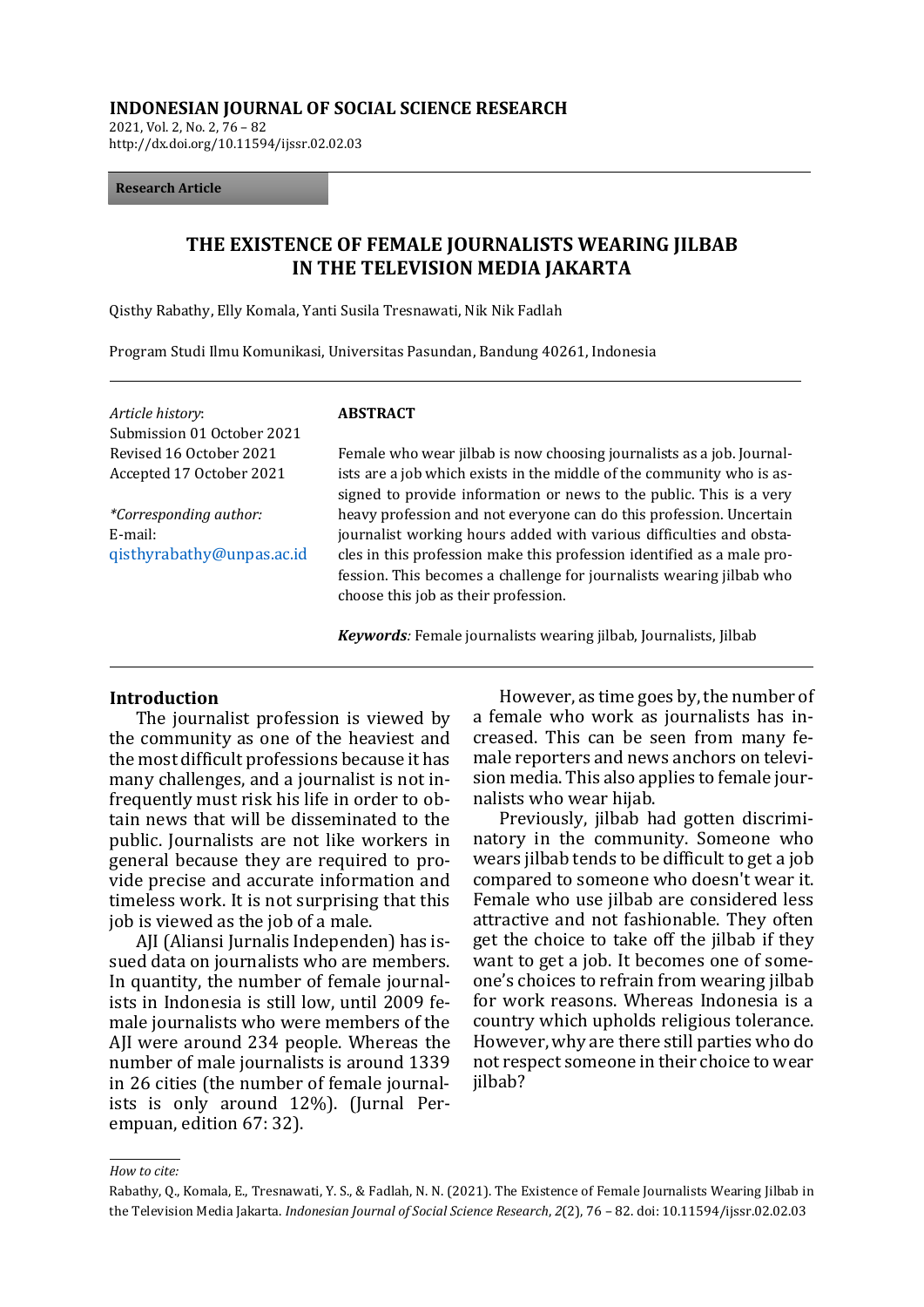Along with the development of the times and the opened of public thought, female wearing jilbab is now accepted by the community. The trend of hijab is currently helping women look fashionable even though they wear a jilbab.

Jilbab women are now more valued in terms of finding a job. For example, many women who use jilbab currently have jobs outside the home, whether in the education, health and economic sectors. There are also jilbab women who work in a world of work that is usually identified and dominated by men, such as politicians or even journalists who also prove that jilbab can change people's views. However, there are still a number of agencies that give choices to women to take off their jilbab if they want to work for the agency, although it has rarely happened compared previous time.

The world of journalism is a hard world and also requires courage in carrying out its profession. This has become a challenge for jilbab female journalists. They are willing to get out of the "comfort zone" and prove that jilbab is not a barrier for those who are involved in the world of journalism that requires flexibility in their work.

A jilbab women who work as a journalist also breaks gender stereotypes on the community which states that women with jilbab must work in domestic areas, namely closed and less dangerous work. For example, work as a housewife. Although there are jilbab women who work on jobs that are associated with "male jobs", these women often get negative views from the community. This is what causes gender refraction and inequality in society.

Seeing the gaps that occur in the community, then come up women's emancipation initiated by R.A.Kartini. Kartini is considered an emancipation hero for Indonesian women who want gender equality. Furthermore, a view of feminism encourages women to get the same rights and degrees as men.

One of the most famous journalists with jilbab in the world is Noor Tagouri, the first jilbab female journalist in the United States who has worked for CBS Radio and CTV News. As a Moslem and someone who wears a jilbab, she succeeded in changing the stigma of American society known for its Islamophobia towards Muslim women.

The presence of Noor Tagouri encourages jilbab female journalists in Indonesia, that someone who wears jilbab in a minority country can be successful as a professional journalist. Why not for those of us who live in a majority country?

In Indonesia, there are also jilbab news anchor figures that attract the attention of the public. As you need to know that although the majority of Indonesia's population is Moslem and many jilbab women with currently entering the world of journalism, many news anchors themselves still don't wear a jilbab. Jilbab journalists on television media are still widely placed to become reporters. The figure is the news anchor of TV One, namely, Yaumi Fitri.

On television media, the number of nonjilbab women journalists is more than female journalists who choose to wear a jilbab.

Of course, a jilbab female journalist is very extraordinary because she is willing to contribute on her profession as someone who is willing to give most of her time to search, cover, and convey information or news to the public, which is not easy and more challenging to do. And once again jilbab is not an obstacle for jilbab female journalists to continue to carry out their profession professionally.

# **Method**

This study uses qualitative research methods, namely, the type of phenomenology. Phenomenology is research that focuses on a phenomenon or reality that appears to be explained.

Phenomenology research tries to explain or reveal the meaning of a concept or phenomenon of experience based on awareness that occurs in several individuals. Phenomenology is carried out in natural situations, so there is no limit in interpreting or understanding the phenomenon under study and the researcher is free to analyze the obtained data.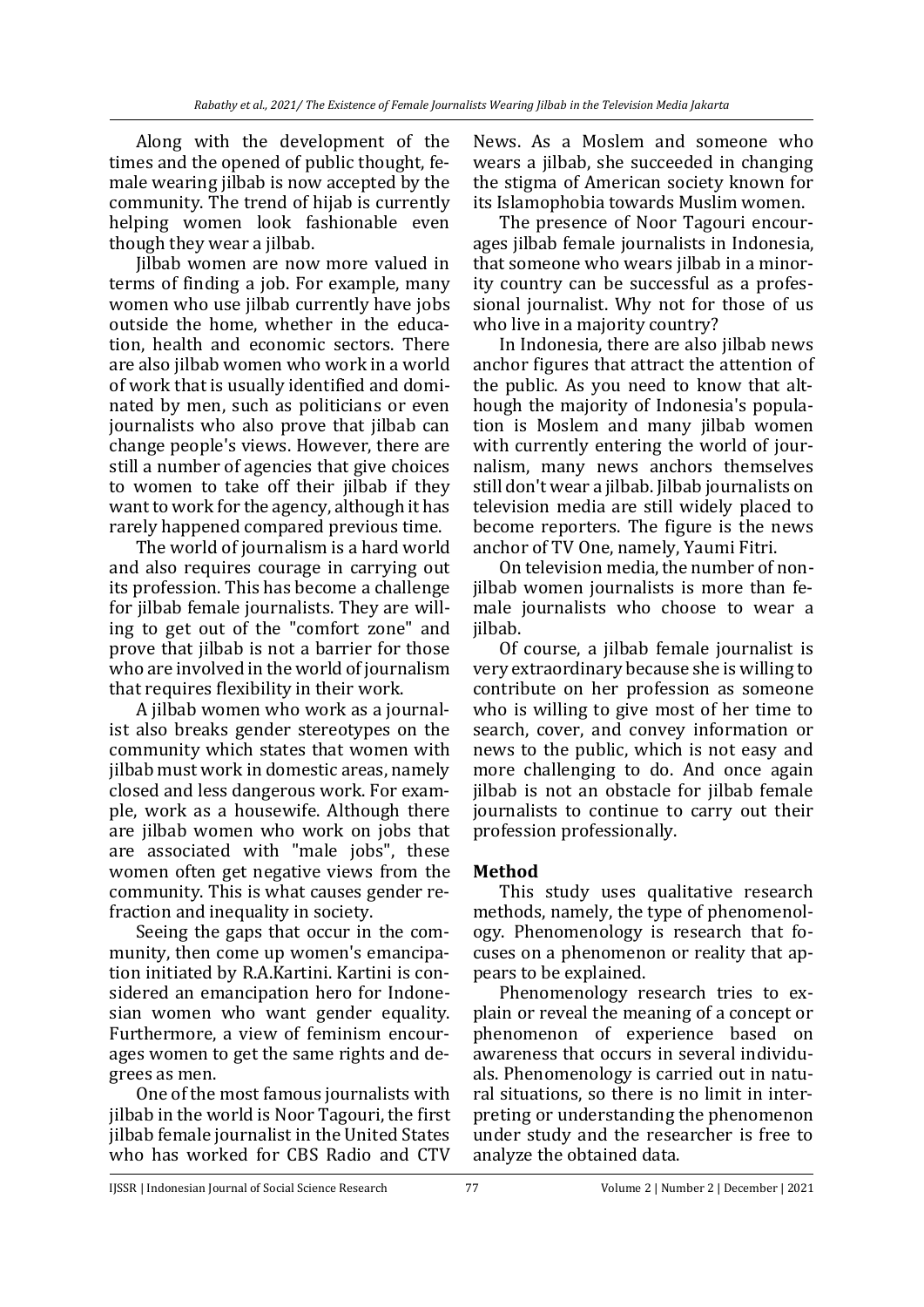Bogdan and Taylor as quoted in Moelong (2012: 4) reveal that qualitative research is a research procedure that produces descriptive data in the form of written or oral words from people and observable behavior.

# **Results and Discussion**

### *Discrimination of Jilbab Journalists in their profession*

Jilbab women had experienced discrimination in the past. The community used to have narrow thoughts about jilbab, even in western countries, someone wearing jilbab was seen as strange or even considered a terrorist. Not only in western countries is discrimination against veiled women in effect, but also in Indonesia this discrimination has also prevailed. Women who wear jilbab are even difficult to find work, but even if they succeed in getting jobs, different treatments will be obtained by them, because in the old days women who did not wear jilbab were preferred and given special treatment than women who did not wear *i*ilbab.

Discrimination does not only occur for women who get different treatment with men, but discrimination also occurs in jilbab, especially women who wear jilbab. This makes discrimination become more than just discrimination against women, and now jilbab becomes one of the reasons for carrying out such acts of discrimination.

Although the majority in this country is Moslem, the facts found by researchers in the field show that there is still discrimination in jilbab journalists on television media, even though their actions are small. This proves that there are still some people who have not been open to the existence of jilbab, and what is very unfortunate is that discrimination is carried out by the mass media which is the fourth pillar in the country.

The freedom of choice that has been given in the current reform era does not seem to be able to be followed by openmindedness of the public towards jilbab, even from previous cases, there are also women who are required to release their jilbab as job entry requirements. Although their actions did not reach this level, one of the informants interviewed by the researcher revealed that non-jilbab women were given more opportunities than jilbab women, and this was one of the acts of discrimination.

Discrimination should not be the main issue anymore for jilbab women, especially jilbab journalists. In a television media, discrimination should also be abolished. Wearing a jilbab for a journalist is a choice and television media must respect that decision. Jilbab journalists also deserve to be given the same opportunity as non-jilbab journalists and male journalists, because they are committed to their work.

Discrimination against women and jilbab journalists will gradually decrease or even disappear over time. Besides that discrimination can also be eliminated by the opening of thoughts on jilbab. Because negative thoughts about jilbab will make discrimination continue to occur in society. Jilbab women must be able to prove their ability to be able to work in the world of journalism, so that discrimination cannot occur.

# *Difficulties of Jilbab Journalists*

Every profession must have its own difficulties, this also applies to a journalist. Time is one of the most important things and must be considered by the journalists because information and news never know time.

Most of the informants have been interviewed and said that the main difficulty in carrying out their profession while conducting a search and also covering the news was during the worship service. This is definitely very plausible where the journalists must be able to race against the time to worship and interviewing informants. This choice is very difficult because they are faced with the choice to carry out religious obligations and carry out work obligations. Not only applies to jilbab journalists, but it also applies to non-jilbab journalists who are Moslem. Even so, jilbab journalists have other difficulties that must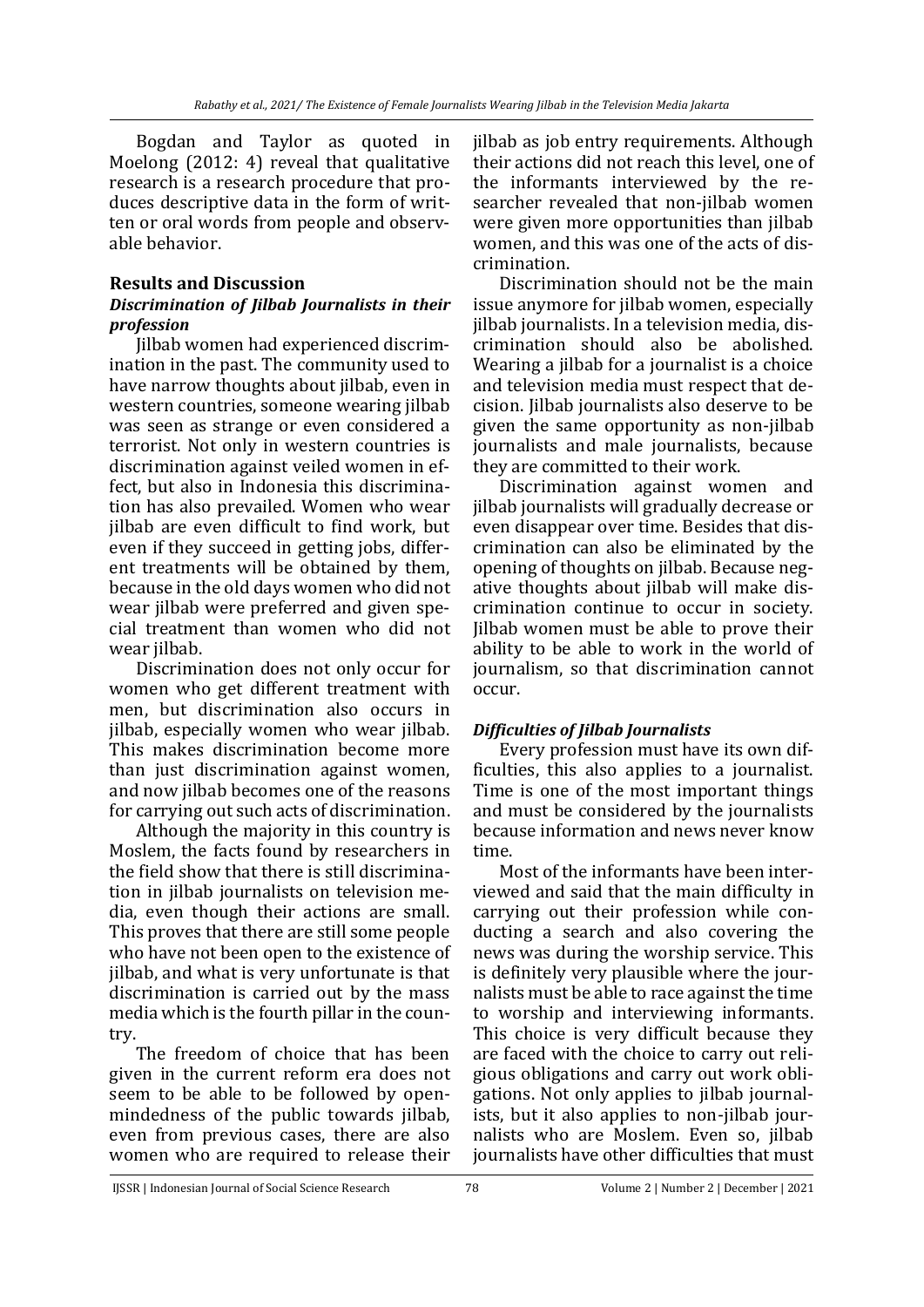be faced, namely tidying up their jilbab when they are finished carrying out worship.

During the live report, the results of research that has been conducted by jilbab journalists revealed that they had to wear jilbab that will not make the audience miss focus by paying attention to jilbab compared to the delivered news content. Therefore, they all revealed that the simple selection of jilbab must be done when carrying out the live report.

From the results of research that has been obtained, researchers can conclude that a profession as a journalist must be able to choose and sort out what should be prioritized, choosing a priority is an obligation for journalists, this must be done despite choosing religious or obligations to work. Jilbab journalists, as well as other adherents of Islamic religion, must always be istiqomah in performing worship, on the other hand, they also must always be prepared if at any time the speaker as the main source of news appears and uncertain.

From the explanation described above, it proves once again that the journalist profession is a very heavy profession and also not everyone wants and can run this profession. Only people who have a high commitment can run this profession. Therefore, a journalist must get high appreciation from the community because of the difficulties faced by the journalist in carrying out his profession.

## *Actions Facing Challenges as Jilbab Female Journalists*

Journalists are professions that have a high degree of difficulty. Even to enter this profession is quite difficult. Someone who wants to become a journalist is required to have more abilities, such as having to have open thoughts and broad insights, so it is not surprising if journalists are seen as someone who has a high education. Besides having open thoughts and broad insights, a journalist must also have a strong mental and physical, so that it will be easier for a journalist carrying out his duties.

As explained earlier, intimidation and discrimination can happen to a journalist anytime and anywhere, a strong mentality allows a journalist to deal with the situation. A journalist must also have a strong physique, irregular working hours even up to 24 hours is a matter that must be faced by a journalist.

Difficulties also increased when the journalist did news coverage, as was informed by the informants interviewed, that the main difficulties faced by them at the time of reporting were during worship. They also have to face other obstacles that are considered quite heavy for the general public. Journalists will be faced with other obstacles that will await them every day, not infrequently there are some journalists who choose to leave their profession because they are not strong and are tired of facing these obstacles.

There are no differences in the obstacles faced by jilbab or non-jilbab journalists, all the obstacles faced by them are the same. However, jilbab journalists have other obstacles, namely regarding the issue of jilbab that must be considered when conducting a live report. In addition, another obstacle that must be faced by jilbab journalists is discrimination in the midst of their work. Discrimination has gradually diminished, but in the midst of society today discrimination against jilbab women still has its cases.

From the jilbab journalists who have been interviewed, they have all been involved in this profession for quite a long time, from 3 to 5 years. During their duty as journalists, they revealed that they had faced all the difficulties when carrying out their duties. In addition to the difficulties and obstacles they faced, they all chose to stay in this profession because indeed it was their passion from the beginning. In addition, another reason they persist in their profession is that they enjoy their jobs.

This reasoning can be used as a very appropriate action for jilbab and non-jilbab journalists to keep on wrestling with their profession. Since the beginning, it has been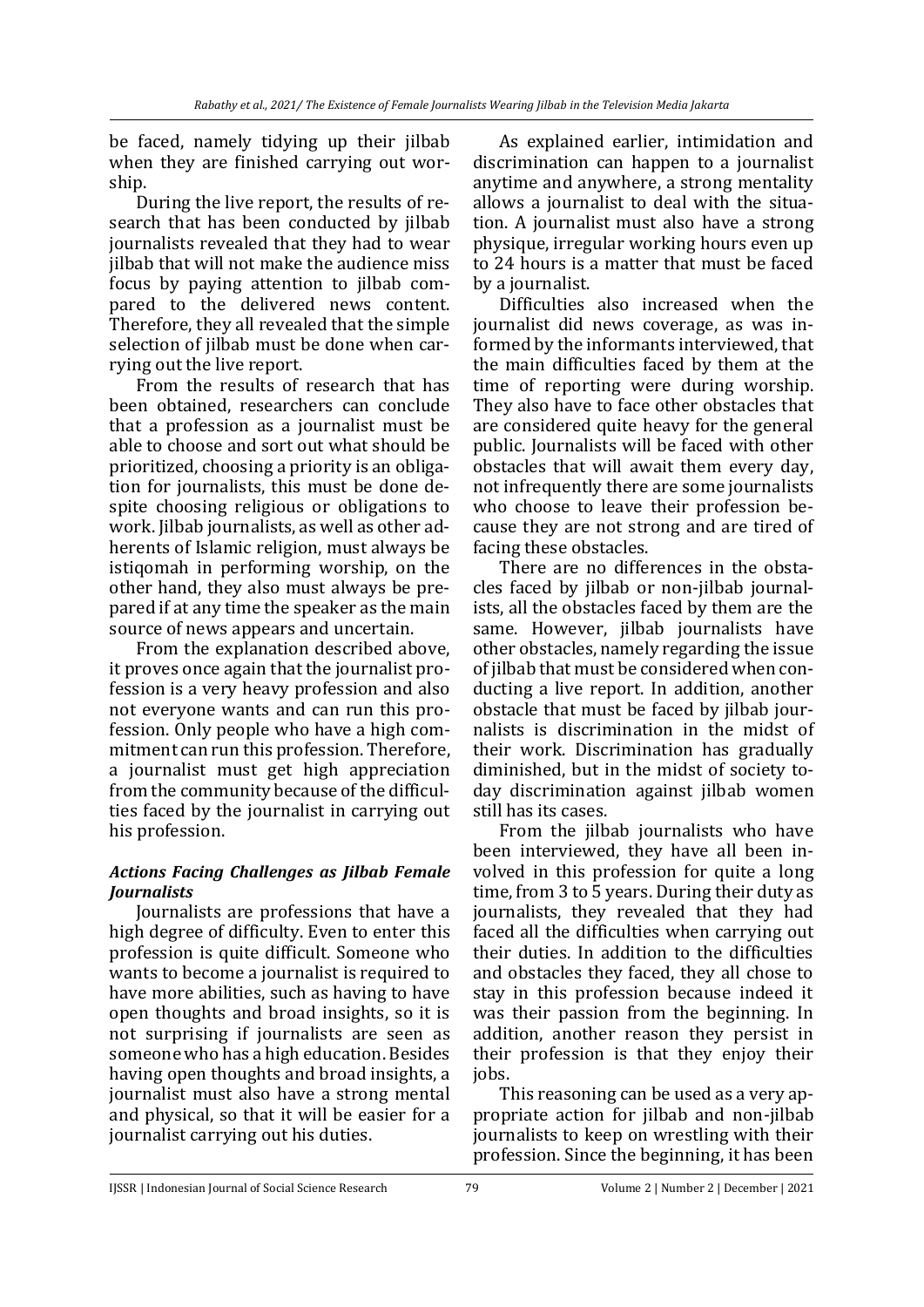explained that to become a journalist must have a strong mentality. The advantage of strong mentality is what makes a person who works as a journalist can survive in the midst of difficulties and obstacles in her profession.

### *Jilbab Provisions as News Anchor or Reporter*

Jilbab women who have penetrated into the journalist profession today are many, both those who work as producers, editors, creative teams, news anchors, reporters, and so on. But what is seen and the most prominent is news anchor and reporters, because they usually work in front of the screen. This can be seen from the number of jilbab journalists who broadcast live to convey information to the public. However, most jilbab journalists that we see on television are more likely to work as reporters when compared to news anchor, even today news anchors that wear jilbab can still be counted on the fingers. To be a news anchor on television, the selection is more stringent when compared to public television stations. Nevertheless, it seems that there are still many television stations that have not produced jilbab news anchor.

Informants interviewed by researchers were jilbab journalists who all worked as reporters. Most of them revealed that the reason where they work more uses nonjilbab news anchor compared to those wearing jilbab to look neutral. And this is indeed the policy of the office. As for a reporter, there are no provisions like news anchor.

From the explanations that have been revealed by the informants, it turns out there are still many television stations that make a neutral reason to determine a news anchor. It is undeniable that neutral is one of the conditions that must be possessed by television media, and that reason does have good intentions. However, it is better if television media does not see from "jilbab" to make journalists a news anchor. Television media should look more at the abilities an individual has as a journalist than a religious symbol.

## *Community Views of Jilbab Female Journalists*

The presence of jilbab which is currently increasing prevalent in the community seems to provide a distinct advantage for jilbab journalists. If in the past the people were still very reluctant and had their own views (especially negative views) on journalists who were wearing jilbab, however, at this time the community did not have a negative view of jilbab journalists.

All jilbab journalists interviewed by researchers revealed that the community never gave a negative view of them working as a journalist. Instead, they have the advantage of being jilbab journalists. As stated by one of the informants that the jilbab made her more appreciated when doing coverage, especially coverage that covered activities from other religions.

This proves that the longer the community increasingly appreciates jilbab journalists. Although there is still a relatively small amount of discrimination, the positive view and appreciation given by the community towards the jilbab journalists can eliminate the prevailing discrimination. The change of people's views on the jilbab is also inseparable from the hijab trend which is currently booming both in the world and in Indonesia so that people are more openminded to jilbab.

But besides all that, there are still various parties who intimidate jilbab journalists, and this is very unfortunate. But in addition, all the intimidation and discrimination that comes from the community is very small compared to when the public's thoughts about jilbab are still not open as now and now more people appreciate the jilbab journalists compared to intimidating and discriminating against the jilbab journalists.

### *Jilbab Women Journalists Defining the World of Journalism as Their Profession*

Journalist profession known as a heavy profession and always filled with various difficulties and obstacles has indeed become a challenge for anyone who is involved in this profession. The informants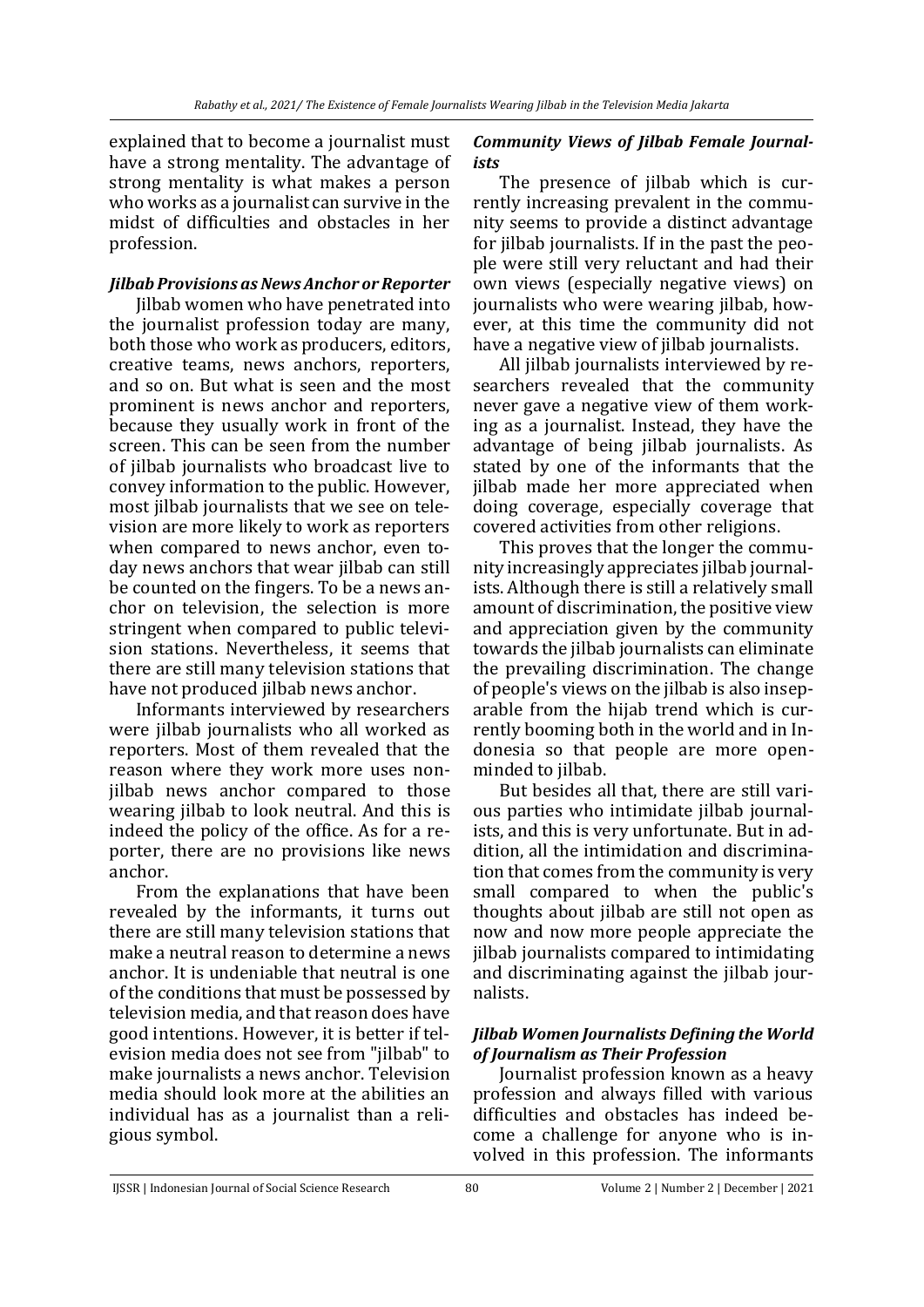who are jilbab journalists have different motives or reasons when deciding to enter the profession. As with motives, they also find their own meaning that is different when they wrestle this world.

The meaning they get is based on the experience as a journalist that they have been through. Of course, the meaning cannot be obtained only by doing the search and coverage of the news once or twice, but the meaning is obtained after they have long been involved in this profession. The longer they engage in this profession, the more difficulties and obstacles they will encounter, the more meaning they will gain.

Journalist profession is a different profession in general, in this profession, as a journalist they are taught to behave politely when conducting interviews with informants, giving information actually adding a personal opinion, and they are also required to be able to choose the top priority in carrying out their profession. Jilbab journalists have more meaning for them, moreover, jilbab journalists must be able to face obstacles that are even two or three times heavier when compared to non-jilbab journalists. But as previously stated, they never saw the jilbab as an obstacle in undergoing this profession. High commitment is one of the things that must be owned by jilbab journalists who have chosen this profession besides everything that later on will be passed by them.

### **Conclusion**

Jilbab journalists have different motives or reasons when deciding to wear a jilbab. Most of the informants in this study revealed that syar'i was the reason they were wearing a jilbab, other than that other reasons revealed besides syar'i were due to environmental factors and family background.

Informants who have been interviewed by researchers have similar reasons for working in the journalistic world, namely because of their aspirations and have longstanding interests in the journalist profession. The majority of informants interviewed by researchers did not have a formal journalistic education background, but they learned from the environment of other organizations and non-formal environments. Only the fourth informant has a journalistic formal education background.

Discrimination that occurs in jilbab journalists is currently still valid, but the treatment is not as big as when the jilbab has not become a trend in the community. In addition to the discrimination that can be faced by jilbab journalists, another thing that can be faced by them is intimidation when carrying out tasks that can occur at any time and is carried out by several groups of people who are less open to the jilbab journalists.

Jilbab journalists have difficulties when performing worship where they have to choose priorities between carrying out religious obligations and work obligations. This is a major difficulty and often occurs not only for jilbab journalists but also for most Moslem journalists. In addition, another difficulty that is possessed is that jilbab journalists must choose the most suitable hijab when doing a live report.

There are several challenges that will be faced by jilbab journalists in the face of challenges. Enjoying the profession that has been involved is the answer from jilbab journalists who chose this job. Changing the negative view of society, and enjoying every coverage assigned to them is also something done by jilbab journalists in enjoying their profession.

In the current era of globalization, it turns out that jilbab is still a provision to be a news anchor compared to reporters. It caused by television media which wants something neutral and there is no symbol of any religion. While for television media, reporters are more open to jilbab journalists.

In this study, all the informants who have been interviewed are jilbab journalists who have long struggled in their work, so they have their own meaning and are not the same as each other, because they have different experiences.